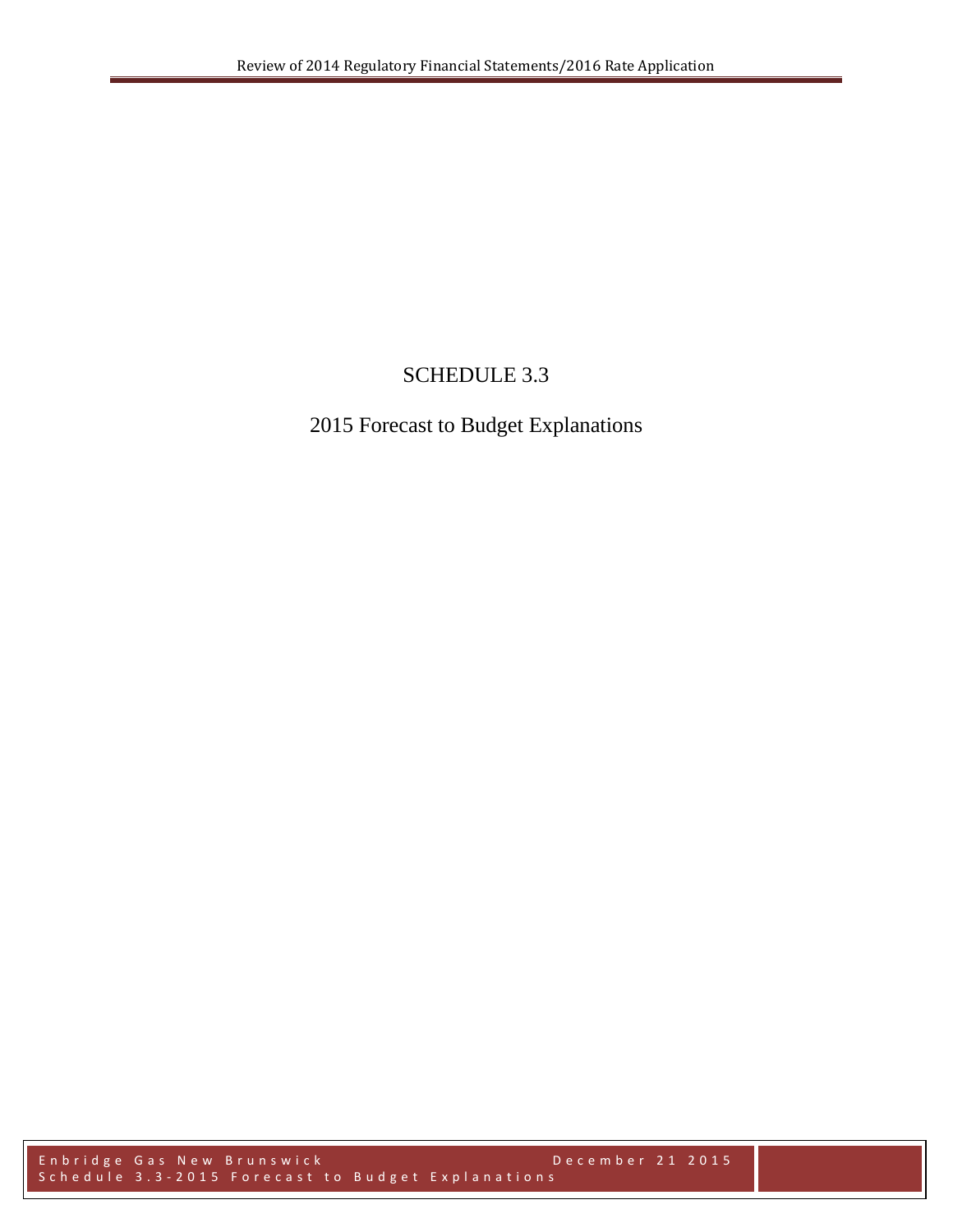### **2015 Forecast to Budget**

### **Overview**

 The 2015 Forecast is based on actual results as of August 31, 2015 with forecasts to the end of year. For comparative purposes, variance explanations compare 2015 Forecast results to the 2015 Budget.

### **Revenue**

 The table below summarizes EGNB's 2015 Forecast gas distribution revenue, miscellaneous operating revenue, allowance for funds used during construction ("AFUDC") and services and inspection margin with comparisons to the 2015 Budget.

#### Table 1 **Revenue**

|       |                                              | (1) |          | (2)           |        | $(3)=(1)-(2)$ |       |
|-------|----------------------------------------------|-----|----------|---------------|--------|---------------|-------|
| Line  |                                              |     | 2015     | 2015          |        |               | 2015  |
| No.   | (in thousands of dollars)                    |     | Forecast | <b>Budget</b> |        | Variance      |       |
| 1     | <b>Operating Revenue</b>                     |     |          |               |        |               |       |
| 2     | <b>Gas Distribution</b>                      | \$  | 48,279   | \$.           | 47,155 | \$.           | 1,124 |
| 3     | Miscellaneous                                | 536 |          |               | 435    | 101           |       |
| 4     | Allowance for Funds Used During Construction | 13  |          |               | 16     |               | (3)   |
| 5     |                                              |     | 48,828   |               | 47,606 |               | 1,222 |
|       |                                              |     |          |               |        |               |       |
| $\,6$ | Services & Inspection                        |     |          |               |        |               |       |
| 7     | Revenue                                      |     | 798      |               | 792    |               | 6     |
| 8     | Cost of Goods Sold                           |     | (516)    |               | (603)  |               | 87    |
| 9     |                                              |     | 282      |               | 189    |               | 93    |
|       |                                              |     |          |               |        |               |       |
| 10    | <b>Total Revenue</b>                         | \$  | 49,110   | S             | 47,795 | S             | 1,315 |

#### Operating Revenue

 • Gas Distribution Revenue: gas distribution revenues are forecast to end 2015 \$1.1M over budget due to colder than normal weather (\$2.4M), offset by fewer than forecasted customer attachments (\$0.7M), usage and annual customer rate class review as compared to the budget (\$0.4M) and an increase in lost customer forecast (\$0.2M).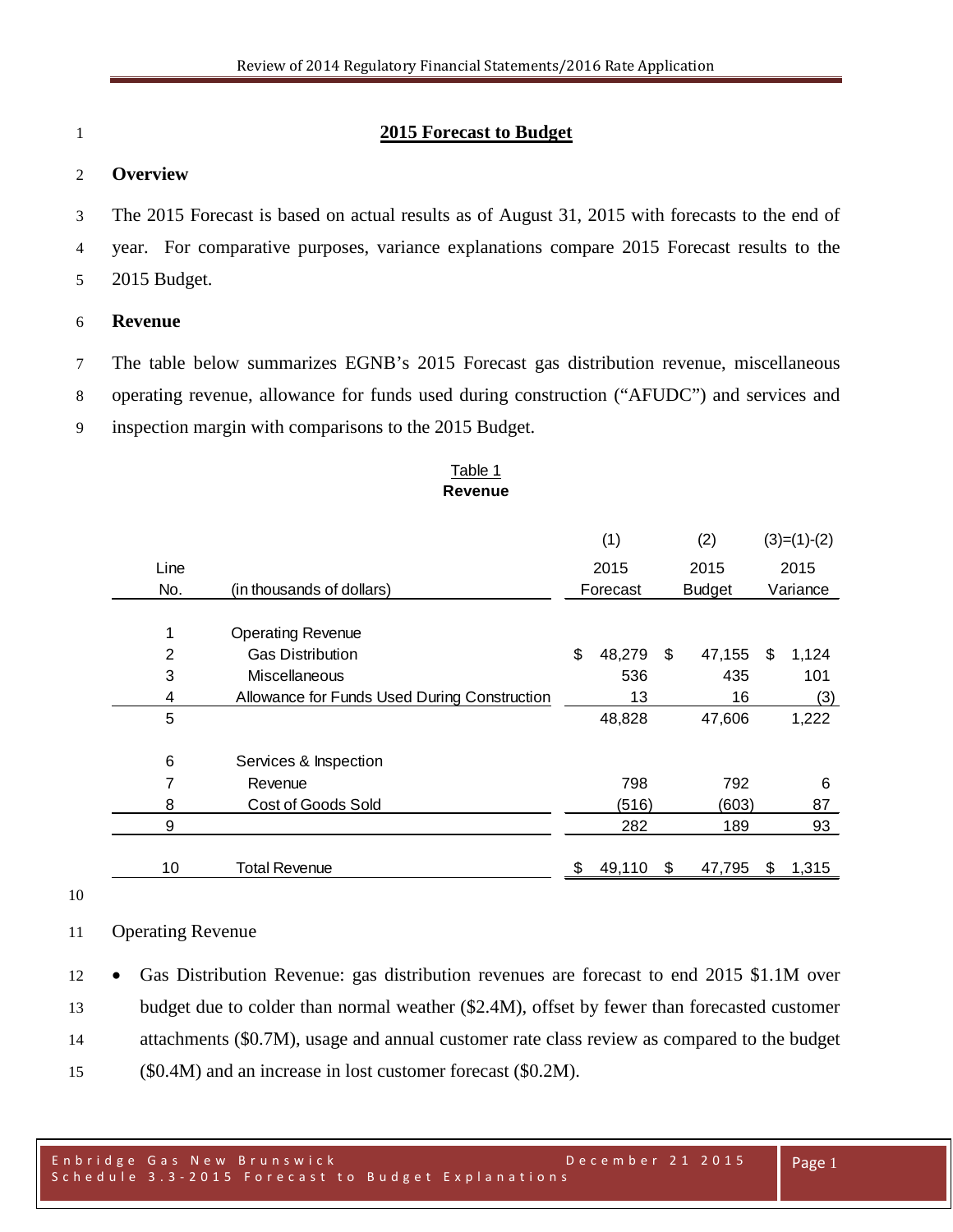• Miscellaneous Operating Revenue: miscellaneous revenues are expected to end 2015 \$101K over budget primarily due to late payment charges collected from customers (\$38K), interest income (\$70K) and ABC revenue (\$7K) all being greater than forecast, offset by lower other customer charges and fees (\$14K).

 AFUDC is expected to be \$3K under budget, primarily due to lower than budgeted monthly balances in the CWIP account, of which AFUDC is calculated on.

 Services & Inspection Margin is expected to be \$93K over budget primarily due to lower than forecasted costs related to warranty work.

## **Expenses**

 Below is a summary of EGNB's 2015 Forecast operating and maintenance expenses, bad debt expense, amortization of property, plant and equipment, municipal and other taxes, interest on amounts due to associates and affiliates and other interest and amortization of deferred development costs with comparisons to the 2015 Budget.

| Table 2                   |  |
|---------------------------|--|
| <b>Operating Expenses</b> |  |

|                |                                                          | (1) |          | (2)           |             |    | $(3)=(1)-(2)$ |
|----------------|----------------------------------------------------------|-----|----------|---------------|-------------|----|---------------|
| Line           |                                                          |     | 2015     | 2015          |             |    | 2015          |
| No.            | (in thousands of dollars)                                |     | Forecast | <b>Budget</b> |             |    | Variance      |
| 1              |                                                          |     |          |               |             |    |               |
|                | <b>Operating Expenses</b>                                |     |          |               |             |    |               |
| $\overline{2}$ | Operating and Maintenance Expenses                       | \$  | 13,471   | \$            | $13,712$ \$ |    | (241)         |
| 3              | <b>Bad Debt Expense</b>                                  |     | 529      |               | 360         |    | 169           |
|                |                                                          |     |          |               |             |    |               |
| 4              | Amortization of Property, Plant and Equipment            |     | 7,915    |               | 8,000       |    | (85)          |
|                |                                                          |     |          |               |             |    |               |
| 5              | Municipal and Other Taxes                                |     | 1,232    |               | 1,198       |    | 34            |
|                |                                                          |     |          |               |             |    |               |
|                | Interest on Amounts Due to Associates and Affiliates and |     |          |               |             |    |               |
|                |                                                          |     |          |               |             |    |               |
| 6              | Other Interest                                           |     | 7.911    |               | 8,080       |    | (169)         |
|                |                                                          |     |          |               |             |    |               |
|                | Amortization of Deferred Development Costs               | \$  | 2,868    | \$            | 2,867       | \$ |               |
|                |                                                          |     |          |               |             |    |               |
| 8              | <b>Total Expenses</b>                                    | \$  | 33,926   | S             | 34,217      | S  | (291)         |
|                |                                                          |     |          |               |             |    |               |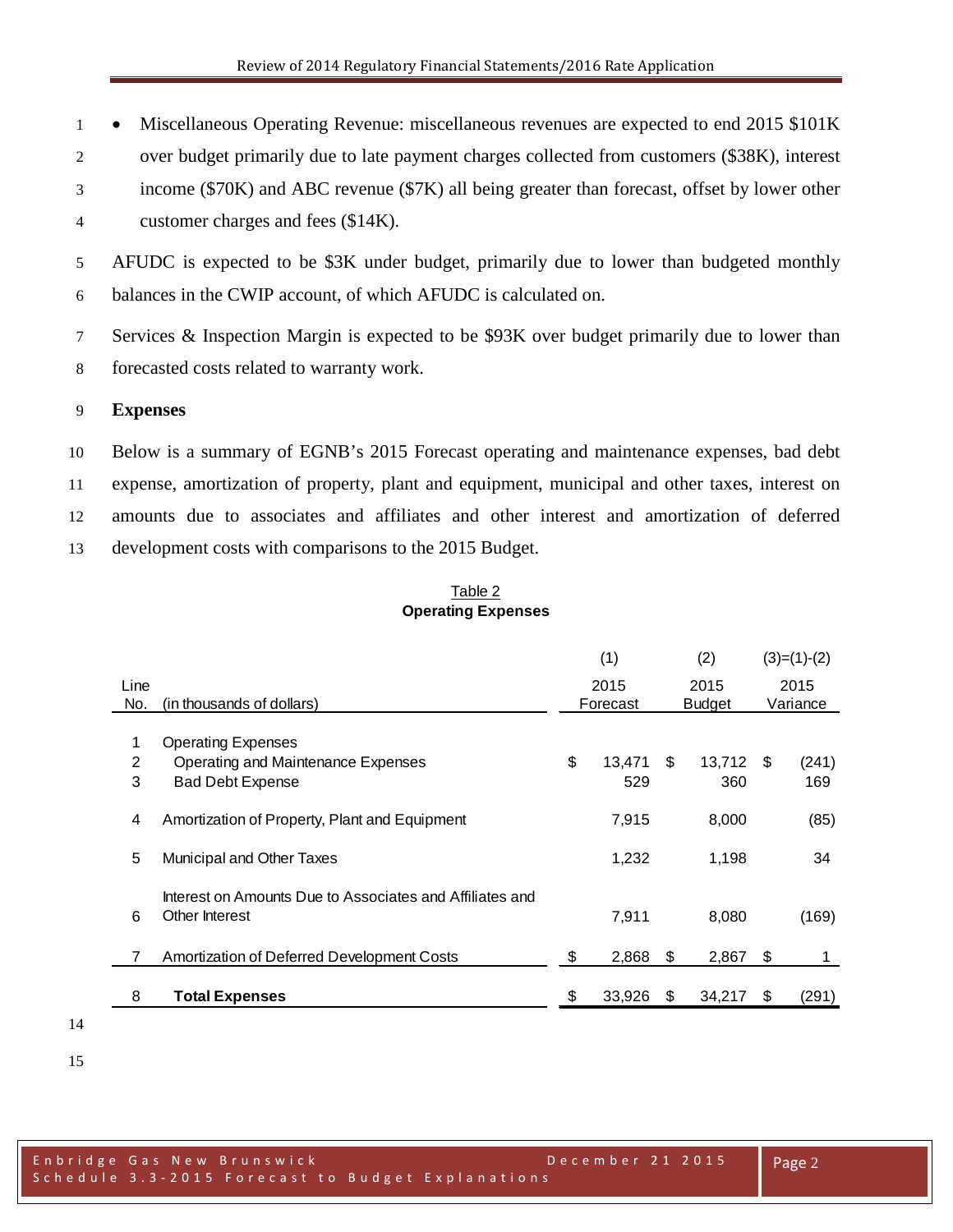- Operating and Maintenance ("O&M") Expenses
- EGNB manages its O&M expenses at an aggregate level where EGNB will try to offset
- increased costs in certain areas with cost reductions or savings in other areas of the organization.
- EGNB has grouped its O&M expenses based on major cost categories rather than departments,
- as seen in the regulatory financial statement format filed with the Board.

## Table 3 **Operating and Maintenance Expenses**

|                |                                              | (1)          | (2)           | $(3)=(1)-(2)$ |
|----------------|----------------------------------------------|--------------|---------------|---------------|
| Line           |                                              | 2015         | 2015          | 2015          |
| No.            |                                              | Forecast     | <b>Budget</b> | Variance      |
|                |                                              |              |               |               |
| 1              | <b>Labour and Benefits</b>                   | \$<br>8,646  | \$<br>8,192   | \$<br>454     |
| $\overline{c}$ | Admin/Office Expenses                        | 333          | 454           | (121)         |
| 3              | <b>Computer and Telecom Services</b>         | 289          | 339           | (50)          |
| 4              | <b>Professional Consulting</b>               | 2,714        | 2,192         | 522           |
| 5              | Travel and Training                          | 236          | 226           | 10            |
| 6              | Advertising and Promotions                   | 712          | 727           | (15)          |
| 7              | Tools and Safety                             | 214          | 261           | (47)          |
| 8              | Fleet                                        | 449          | 505           | (56)          |
| 9              | <b>Facilities</b>                            | 677          | 691           | (14)          |
| 10             | Insurance                                    | 158          | 211           | (53)          |
| 11             | <b>NBEUB Assessments</b>                     | 592          | 698           | (106)         |
| 12             | <b>Corporate Allocations</b>                 | 1,768        | 1,590         | 178           |
| 13             | Gas Transportation and Related Activities    | 1,420        | 2,065         | (645)         |
| 14             | <b>Total O&amp;M Prior to Capitalization</b> | 18,208       | 18,151        | 57            |
| 15             | Property, plant & equipment                  | 4,737        | 4,439         | 298           |
| 16             | <b>Total Capitalized</b>                     | 4,737        | 4,439         | 298           |
| 17             | <b>Total O&amp;M Expenses</b>                | \$<br>13,471 | \$<br>13,712  | \$<br>(241)   |

- 
- EGNB's 2015 Forecast O&M expenses are expected to end the year \$57K, or 0.3%, over budget, with the drivers for this variance being:
- Labour and Benefits are forecast higher by \$454K mostly due to a higher than budgeted pension benefits.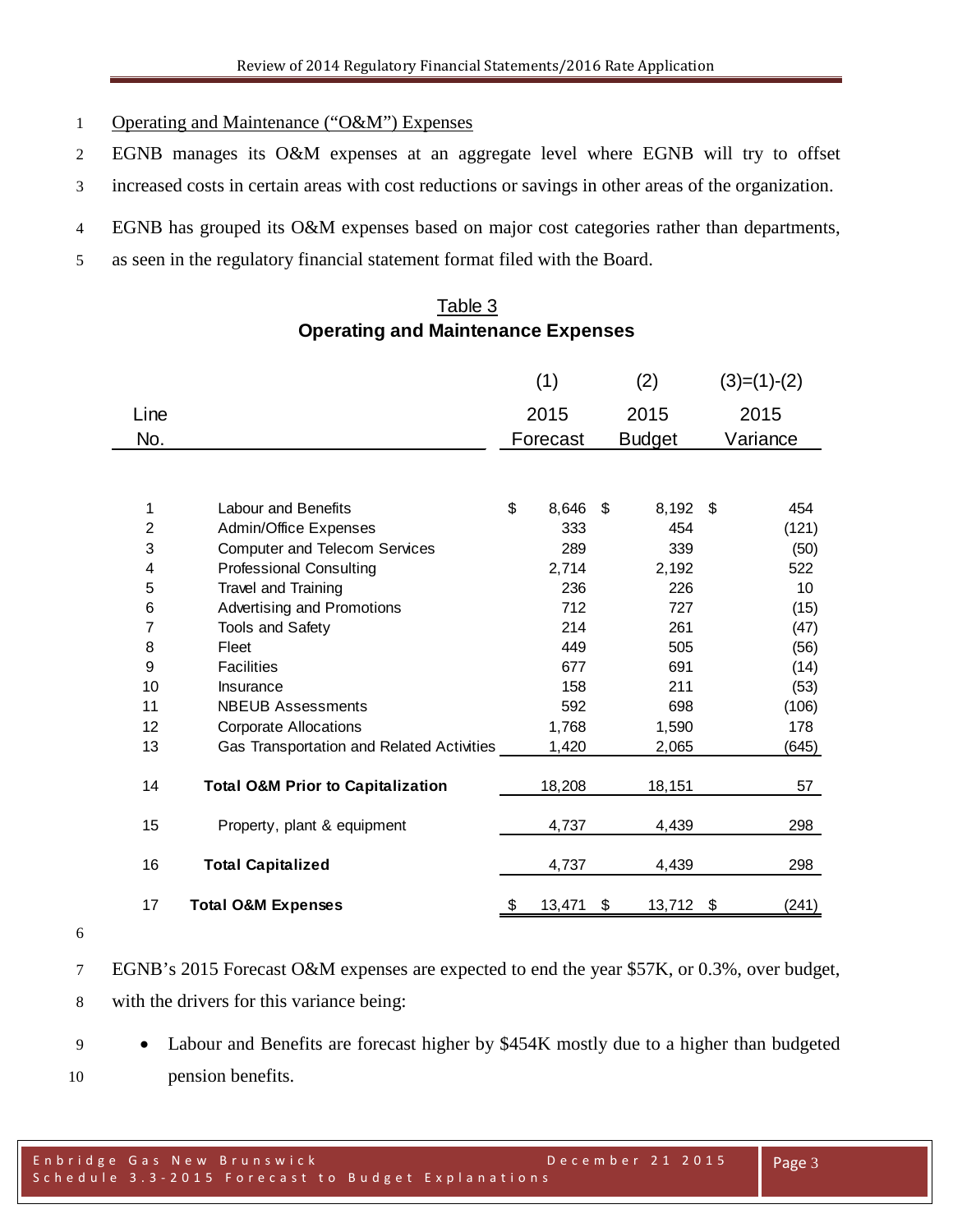1 • Admin/Office Expenses are forecast to be under budget by \$121K primarily due to decreased spending on overhead costs (\$76K), postage and courier costs (\$33K) and outside services (\$12K). • Computer and Telecom Services are forecast to end 2015 under budget by \$50K due to lower telecom services costs (\$38K), cell and phone costs (\$14K), and computer equipment supplies (\$3K) offset by increased IT software maintenance costs (\$5K). • Professional Consulting activities are forecast higher by \$522K mostly due to increased contract services. • Training & Travel are forecast to be over budget by \$10K mainly due to increase in airfare, accommodations and meals costs (\$25K) offset by ground transportation (\$15K). • Advertising and Promotions are forecast to end 2015 under budget by \$15K due to lower customer satisfaction costs (\$4K), trade and civic memberships costs (\$27K) and sponsorships (\$20K) offset by an increase in advertising spending costs (\$36K). • Tools and Safety are forecast to be under budget by \$47K due to lower public awareness costs (\$42K) and uniform and protective clothing costs (\$7K) offset by an increase in tool costs (\$2K). • Fleet are forecast to end 2015 under budget by \$56K due to lower fuel and maintenance costs (\$53K) and lower lease and licensing costs (\$3K). • Facilities are forecast to be under budget by \$14K due to lower office repairs and maintenance costs. • Insurance are forecast to end 2015 under budget by \$53K due to lower premiums associated with liability insurance (\$44K), executive risk (\$9K), and automobile insurance (\$3K) offset by increase in broker insurance premiums (\$3K). 24 • NBEUB Assessments are forecast to end the year under budget by \$106K due to lower than anticipated hearing activity and Public Intervenor costs. • Corporate Allocations are forecast higher than budget by \$178K primarily due to higher corporate shared services fees.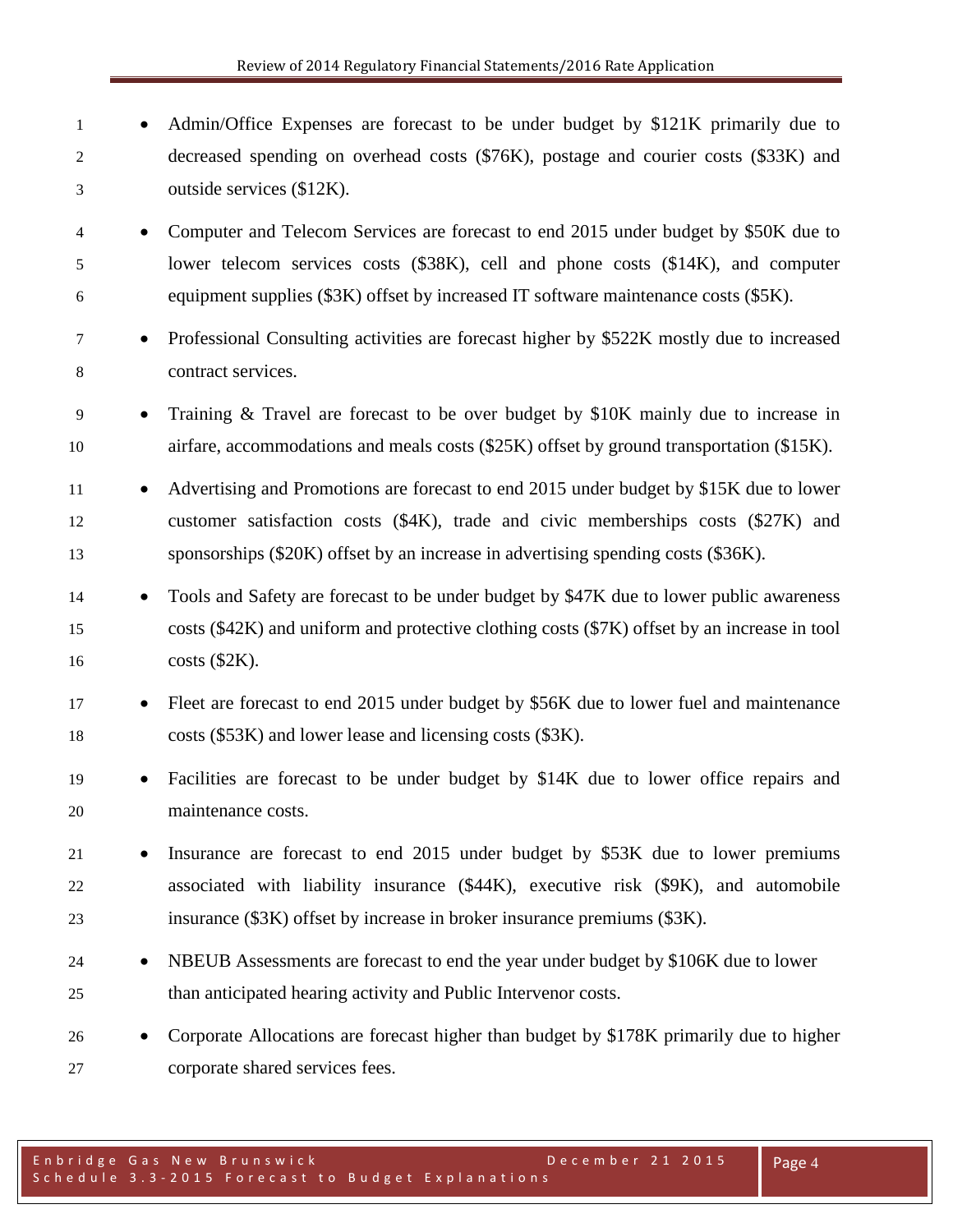• Gas Transportation and Related Activities are forecast lower by \$645K due to higher than anticipated recovery of the Firm Service Agreement costs for capacity on the Maritimes and Northeast Pipeline.

 Amounts capitalized to Property, Plant and Equipment are \$298K over budget due to aggregate O&M spending in cost centers differing from budgeted spend and the associated different capitalization rates for each cost center.

## Other Operating Expenses

 Bad Debt Expense is forecast to be \$169K over budget due to higher than forecasted Accounts Receivable balances being written off during the first eight months of 2015.

 Amortization of Property, Plant and Equipment is forecast to be \$85K under budget due to the timing and nature of capital expenditures and an overall reduction in capital expenditures planned compared to budget.

 Municipal and Other Taxes are forecast to be \$34K over budget due to increases in the municipal property tax rates for 2015.

 Interest on Amounts Due to Associates and Affiliates and Other Interest are forecast to be \$169K under budget primarily due to the forecast regulated cost of debt rate being lower than budget and lower average rate base (\$209k), primarily offset by savings in short term debt interest (\$40K).

## **Rate Base**

Information with respect to EGNB's year-end Rate Base and the levels of Property, Plant and

Equipment, Development O&M capitalized costs, Working Capital allowance and other

elements within rate base are provided below.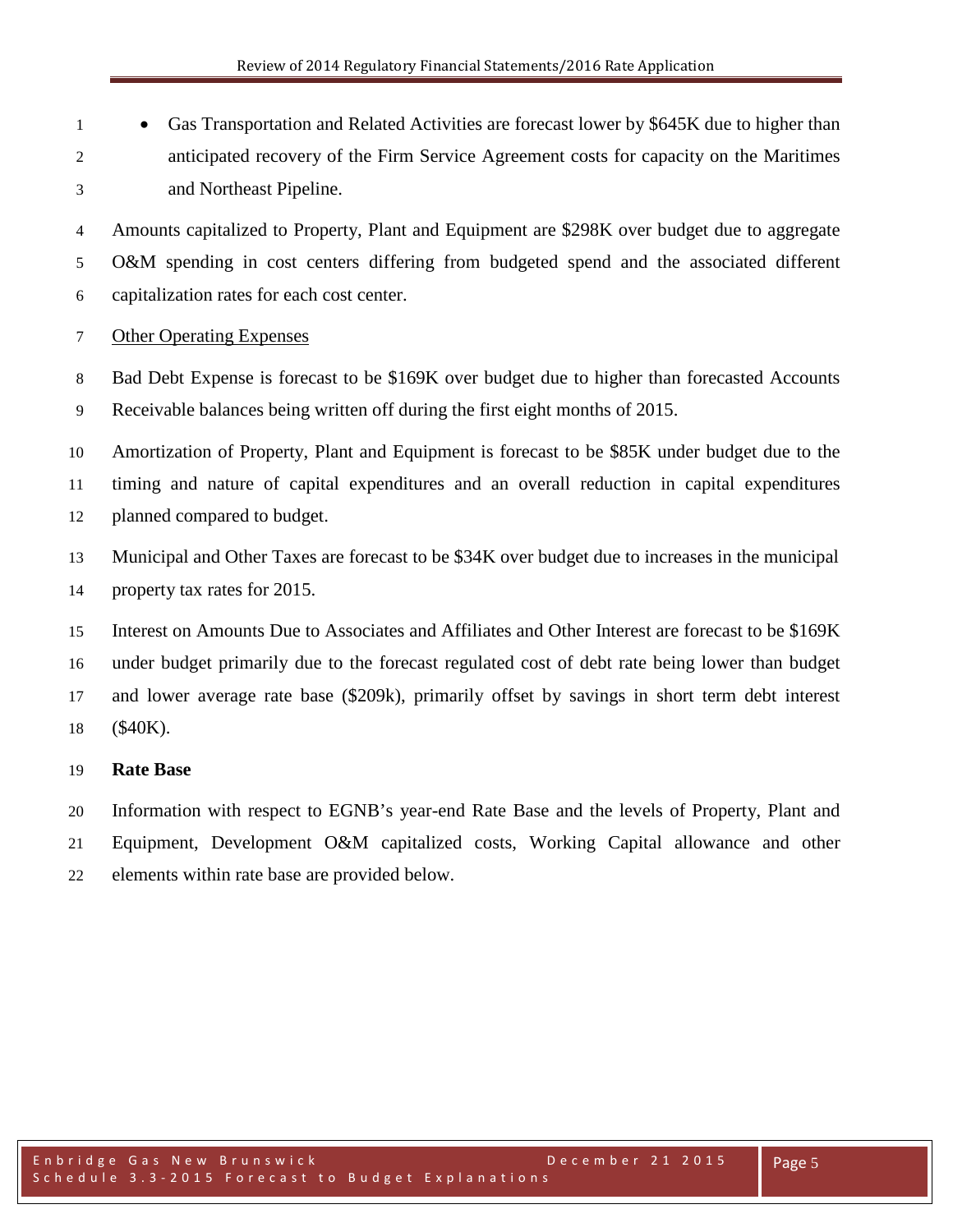| Table 4   |
|-----------|
| Rate Base |

|      |                                   | (1)           | (2)           | $(3)=(1)-(2)$ |
|------|-----------------------------------|---------------|---------------|---------------|
| Line |                                   | 2015          | 2015          | 2015          |
| No.  | (in thousands of dollars)         | Forecast      | <b>Budget</b> | Variance      |
|      |                                   |               |               |               |
| 1    | Property, plant and equipment     | \$<br>174,749 | \$<br>177,784 | \$<br>(3,035) |
| 2    | Development O&M capitalized costs | 91,618        | 91,618        |               |
| 3    | Franchise fee                     | 275           | 275           |               |
| 4    | Term deposit                      | 2,968         | 2,975         | (7)           |
| 5    | Working capital allowance         | 1,989         | 1,188         | 801           |
| 6    | <b>Regulatory Deferral</b>        |               |               |               |
|      | <b>Rate Base</b>                  | 271,599       | \$<br>273,840 | \$<br>(2,241) |

Property, Plant and Equipment is forecast to be \$3.04 million under budget primarily due to the

 timing of the opening balances from budget to forecast (\$2.3 million) and an overall reduction in capital expenditures planned for 2015 (\$742K).

 Term deposit costs are forecast to be \$7K under budget due to the timing of the payment of the interest earned.

Working Capital Allowance is forecast to be \$801K over budget in 2015, primarily due to higher

than budgeted prepaid expense balance (\$843K), primarily offset by lower than budgeted

inventory balances (\$42K).

## **Other Regulated Assets & Liabilities**

Information with respect to EGNB's Other Regulated Assets & Liabilities is provided below.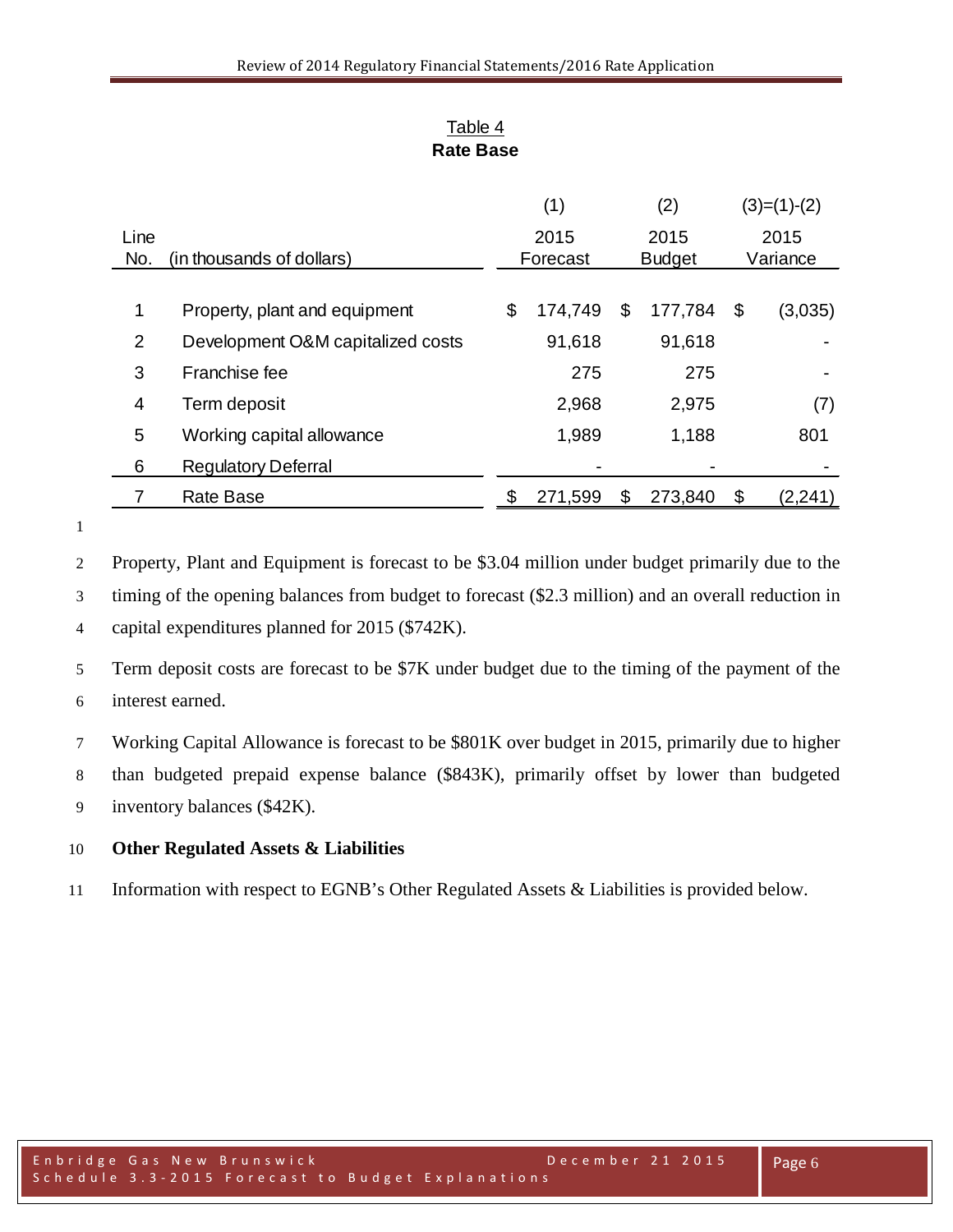|                 |                                                | (1)          |    | (2)           | $(3)=(1)-(2)$ |
|-----------------|------------------------------------------------|--------------|----|---------------|---------------|
| Line            |                                                | 2015         |    | 2015          | 2015          |
| No.             | (in thousands of dollars)                      | Forecast     |    | <b>Budget</b> | Variance      |
|                 |                                                |              |    |               |               |
| 1               | <b>Other Regulated Assets</b>                  |              |    |               |               |
| 2               | Cash and Short Term Investments                | \$<br>4,927  | \$ | 251           | \$<br>4,676   |
| 3               | <b>Accounts Receivable</b>                     | 14,878       |    | 27,315        | (12, 437)     |
| 4               | Inventory                                      | 1,088        |    | 1,128         | (40)          |
| 5               | Long term Receivable                           | 2,132        |    | 2,213         | (81)          |
| 6               | <b>Total Other Regulated Assets</b>            | \$<br>23,025 | S  | 30,907        | \$<br>(7,882) |
|                 |                                                |              |    |               |               |
| $\overline{7}$  | <b>Other Regulated Liabilities</b>             |              |    |               |               |
| 8               | Due to Affliated Companies                     | \$           | \$ | 966           | \$<br>(966)   |
| 9               | <b>Accounts Payable</b>                        | 4,549        |    | 8,170         | (3,621)       |
| 10              | Long Term Payable                              | 1,704        |    | 2,118         | (414)         |
| 11              | Long Term Deferred Post Employment Liabilities | 4,311        |    | 1,001         | 3,310         |
| 12 <sub>2</sub> | <b>Total Other Regulated Liabilities</b>       | \$<br>10,564 | S  | 12,255        | \$<br>(1,691) |
|                 |                                                |              |    |               |               |

Table 5 **Other Regulated Assets & Liabilities**

Other Regulated Assets & Liabilities are a function of the annual operations of EGNB and

fluctuate with changes in operating revenues and expenses.